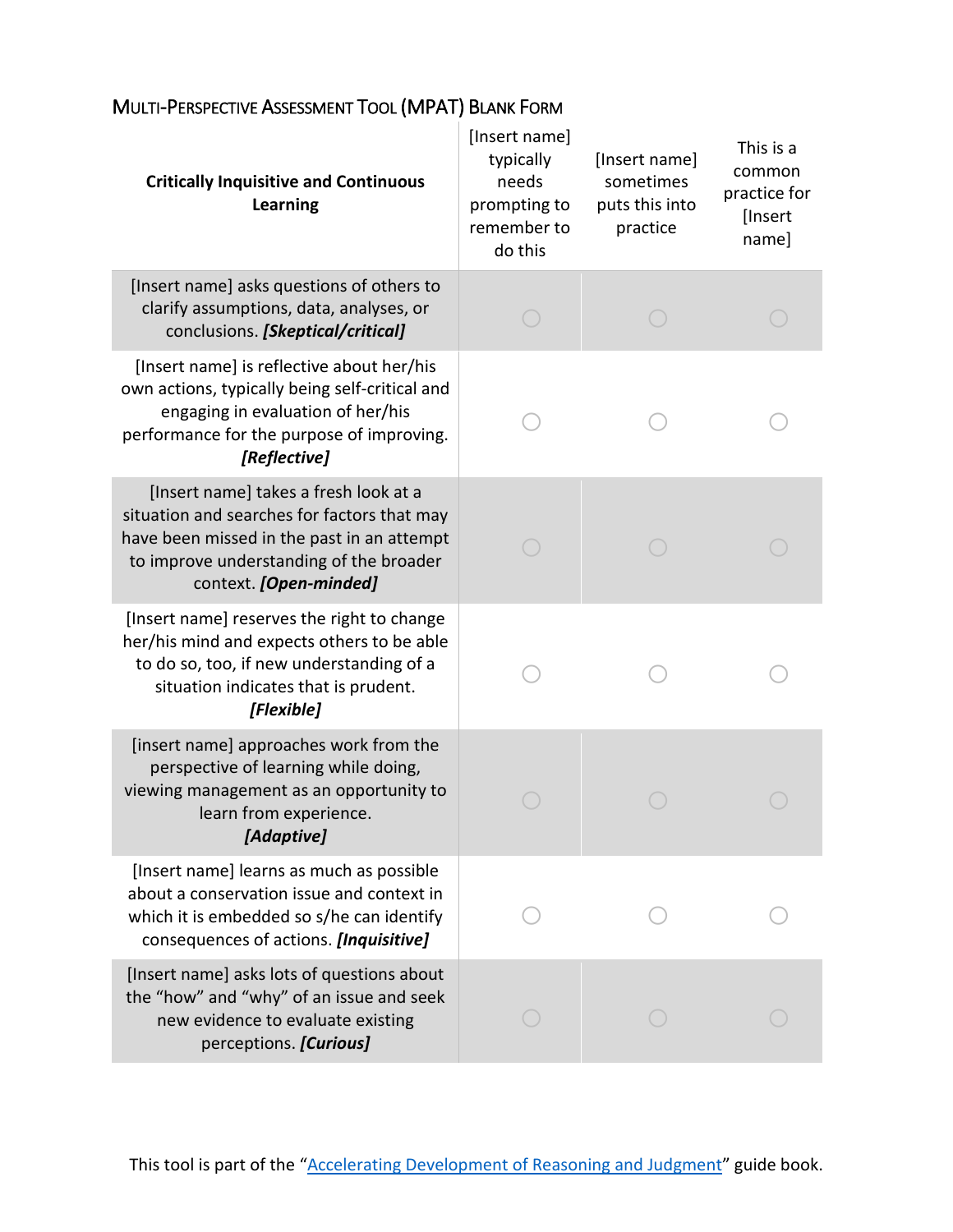| <b>Multi-level, Integrative Systems Thinking</b>                                                                                                                                                                                                  | [Insert name]<br>typically needs<br>prompting to<br>remember to do<br>this | [Insert name]<br>sometimes puts<br>this into<br>practice | This is a<br>common<br>practice for<br>[Insert<br>name] |
|---------------------------------------------------------------------------------------------------------------------------------------------------------------------------------------------------------------------------------------------------|----------------------------------------------------------------------------|----------------------------------------------------------|---------------------------------------------------------|
| [Insert name] is mindful that any specific<br>conservation situation is embedded in a<br>larger context that either affects or is<br>affected by actions at any level.<br>[Comprehensive thinking]                                                |                                                                            |                                                          |                                                         |
| [Insert name] can see many of the elements<br>of difficult problems, how the parts fit<br>together and identify what's missing.<br>[Holistic]                                                                                                     |                                                                            |                                                          |                                                         |
| [Insert name] seeks information about and<br>includes any stakeholders in a decision or<br>action and attempt to secure their input and<br>involvement. [Inclusive]                                                                               |                                                                            |                                                          |                                                         |
| [Insert name] looks for opportunities to<br>adapt or create new solutions to a problem<br>at hand without undue concern about<br>diverging from conventional practice when<br>situations seem to call for it.<br>[Creative/divergent/imaginative] |                                                                            |                                                          |                                                         |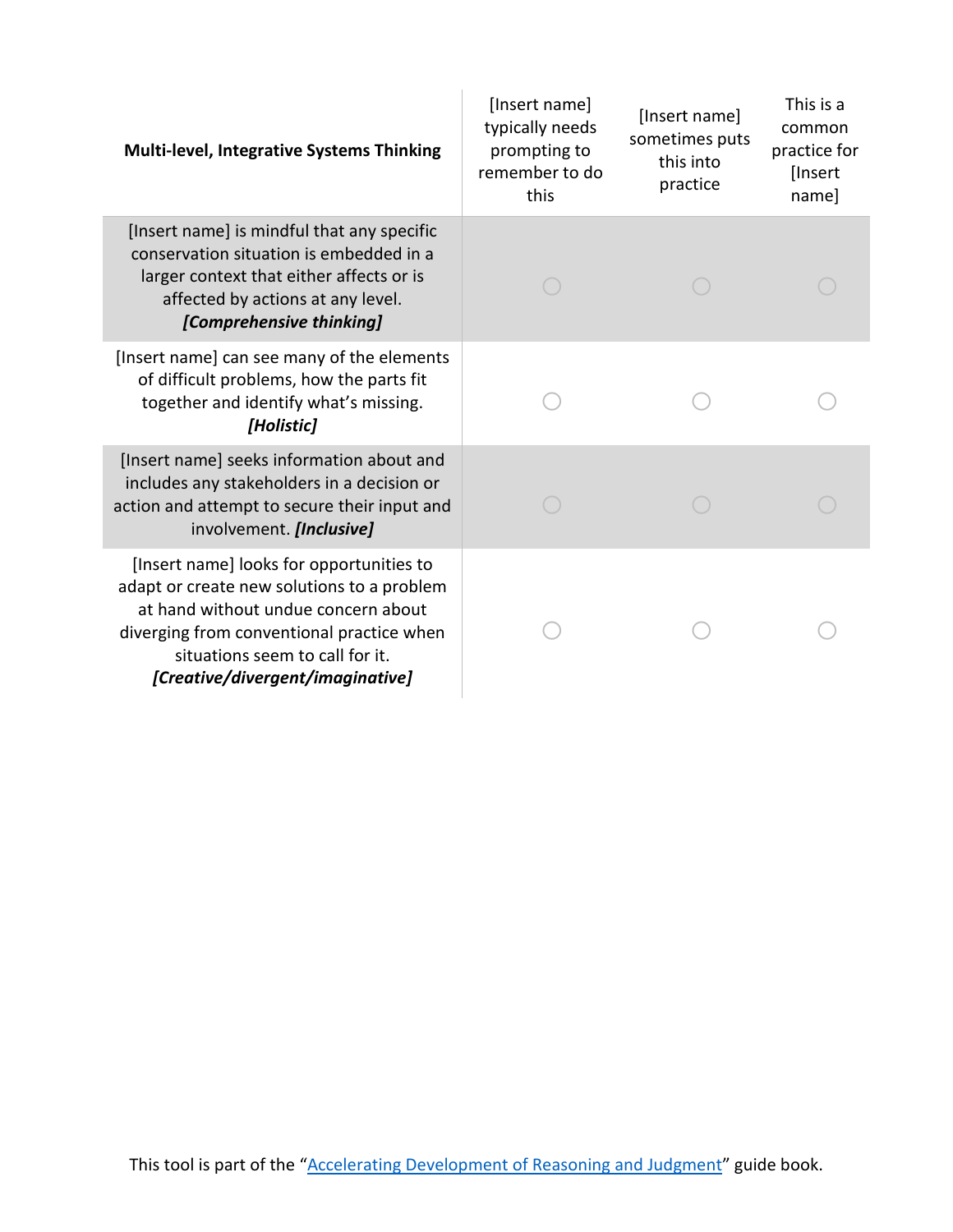|  | Self-disciplined                                                                                                                                                                                                                              | [Insert name]<br>typically needs<br>prompting to<br>remember to do<br>this | [Insert name]<br>sometimes<br>puts this into<br>practice | This is a<br>common<br>practice for<br>[Insert name] |
|--|-----------------------------------------------------------------------------------------------------------------------------------------------------------------------------------------------------------------------------------------------|----------------------------------------------------------------------------|----------------------------------------------------------|------------------------------------------------------|
|  | [Insert name] approaches technical<br>assessments by means of scientific<br>methods and principles, in a systematic<br>or methodical manner. [Scientific]                                                                                     |                                                                            |                                                          |                                                      |
|  | [Insert name] evaluates the scientific<br>methods used to address an issue to<br>ensure the conclusions or<br>recommendations are sound. [Scientific]                                                                                         |                                                                            |                                                          |                                                      |
|  | [Insert name] practices clear, logical<br>reasoning, which s/he can clearly<br>communicate to others, when<br>developing an understanding of a<br>problem. [Logical]                                                                          |                                                                            |                                                          |                                                      |
|  | [Insert name] analyzes a situation or<br>program methodically with clear focus<br>on stated objectives. [Systematic]                                                                                                                          |                                                                            |                                                          |                                                      |
|  | [Insert name] examines things very<br>carefully, taking an organized,<br>thoughtful approach that helps define<br>complex issues and resists an<br>unorganized stream of consciousness<br>approach to thinking about a problem.<br>[Analytic] |                                                                            |                                                          |                                                      |
|  | [Insert name] works in a well-organized<br>and competent way that gets good<br>results using no more funding, time,<br>social capital and other resources than is<br>necessary to achieve the desired<br>outcome. [Economic/efficient]        |                                                                            |                                                          |                                                      |
|  | [Insert name] avoids being<br>inappropriately influenced by her/his<br>own personal feelings and opinions or by<br>those of others who expect special<br>treatment. [Impartial/objective]                                                     |                                                                            |                                                          |                                                      |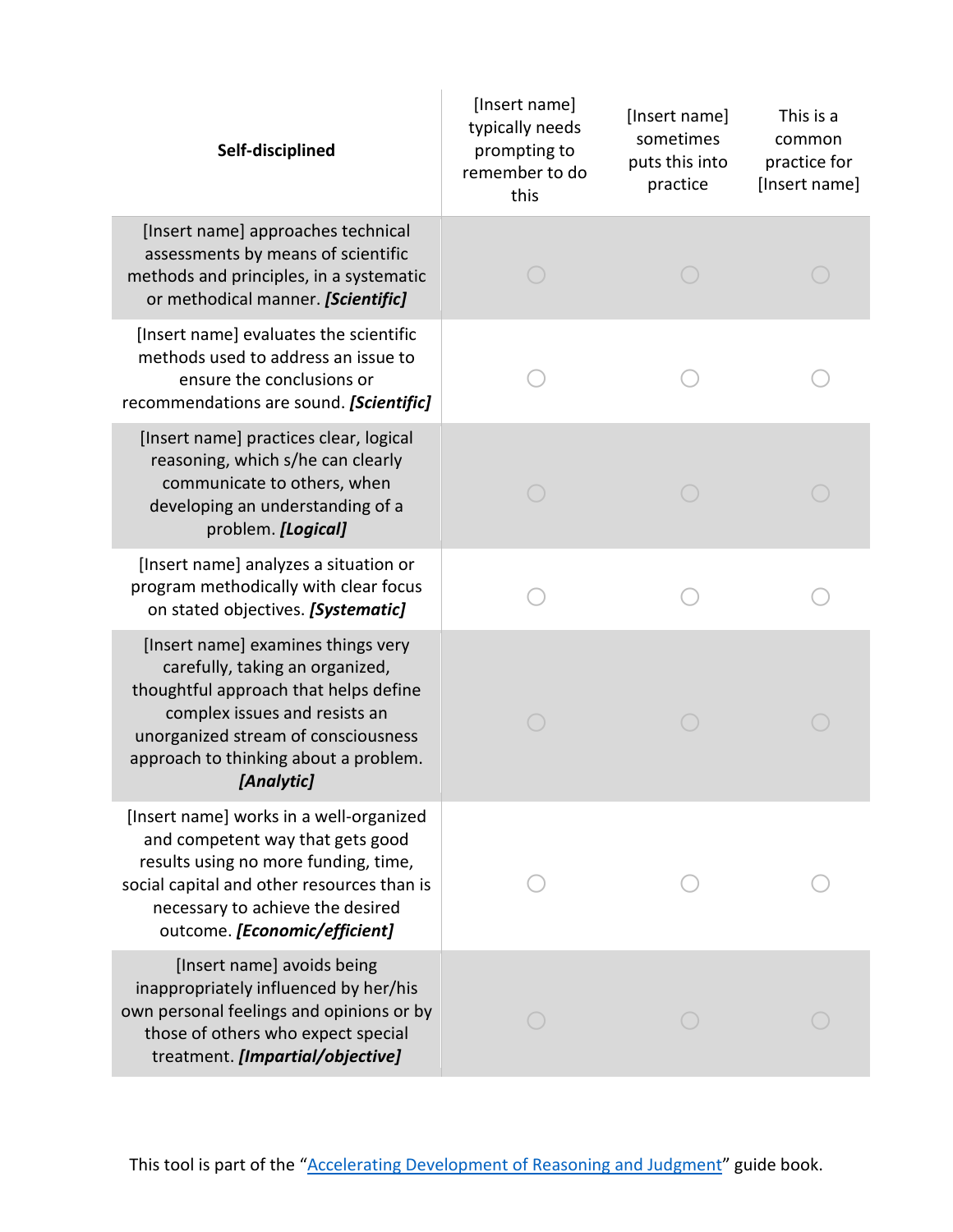| [Insert name] operates in a manner that<br>avoids harm to people, wildlife or the<br>environment. [Ethical]                                                             |  |  |
|-------------------------------------------------------------------------------------------------------------------------------------------------------------------------|--|--|
| [Insert name] routinely considers<br>disparate positions held by stakeholders.<br>[Ethical]                                                                             |  |  |
| [Insert name] doesn't let delays and<br>problems derail her/him from working<br>on a project with a positive attitude<br>despite difficulties encountered.<br>[Patient] |  |  |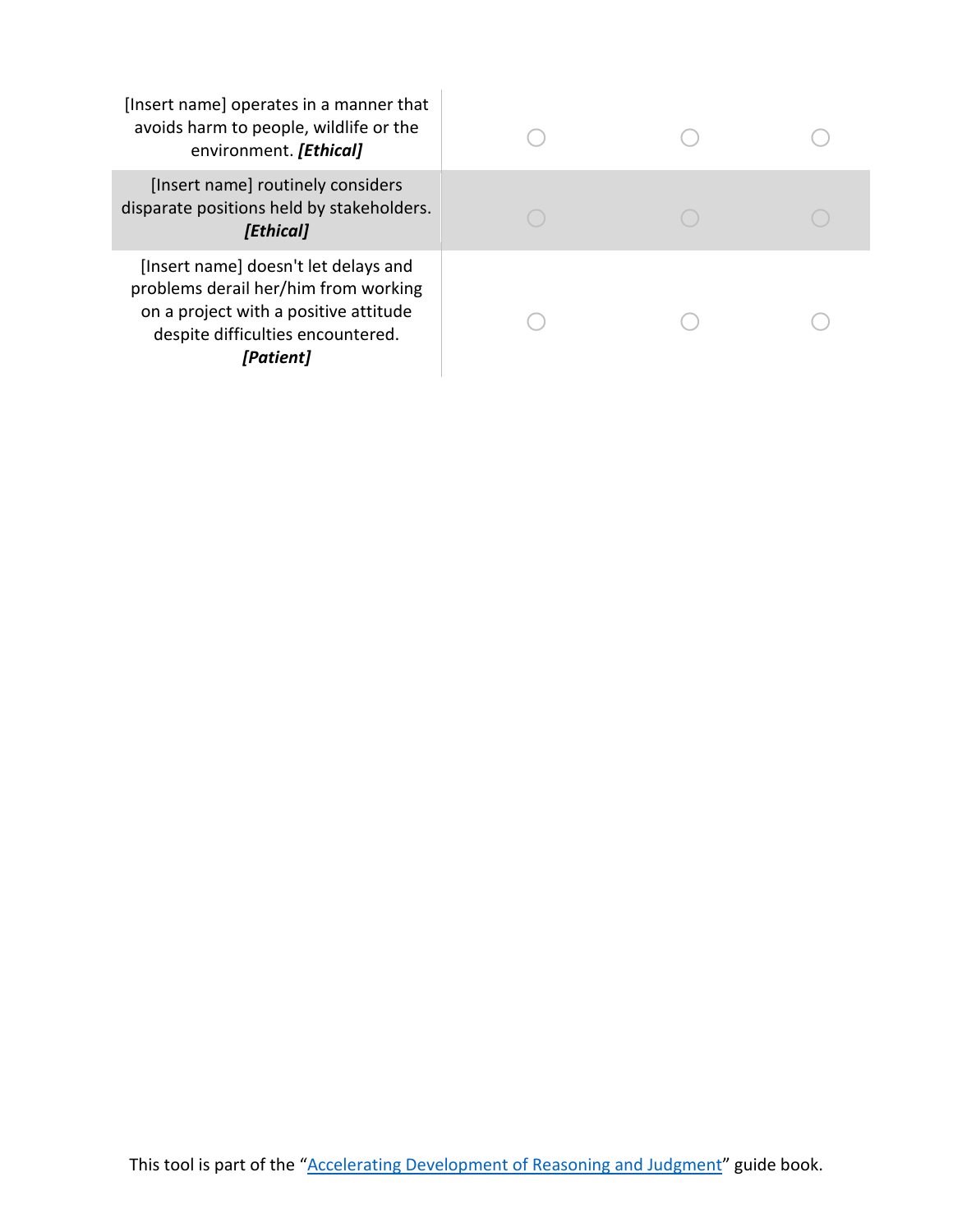| <b>Balanced Approach</b>                                                                                                                                                                                                                                                                         | [Insert name]<br>typically needs<br>prompting to<br>remember to do this | [Insert name]<br>sometimes<br>puts this into<br>practice | This is a<br>common<br>practice for<br>[Insert name] |
|--------------------------------------------------------------------------------------------------------------------------------------------------------------------------------------------------------------------------------------------------------------------------------------------------|-------------------------------------------------------------------------|----------------------------------------------------------|------------------------------------------------------|
| [Insert name] works in a sensible and<br>realistic way that is based largely on<br>a practical rather than theoretical<br>perspective. [Pragmatic]                                                                                                                                               |                                                                         |                                                          |                                                      |
| [Insert name] anticipates and, when<br>necessary, prepares to take action to<br>control a situation rather than just<br>respond to it after the fact.<br>[Proactive/strategic]                                                                                                                   |                                                                         |                                                          |                                                      |
| [Insert name] is oriented toward<br>achievement of established<br>objectives (results- or outcomes-<br>oriented) rather than being overly<br>focused on process (means).<br>[Purposeful]                                                                                                         |                                                                         |                                                          |                                                      |
| [Insert name] builds a clear<br>understanding of the political<br>ramifications of alternative choices,<br>without allowing those realities to<br>influence the integrity of the<br>biological/ecological, social, and<br>ethical assessments conducted to<br>serve decision making. [Political] |                                                                         |                                                          |                                                      |
| [Insert name] expects and can<br>accommodate change in process,<br>protocol or program as needed to<br>adapt to different circumstances.<br>[Adaptable]                                                                                                                                          |                                                                         |                                                          |                                                      |